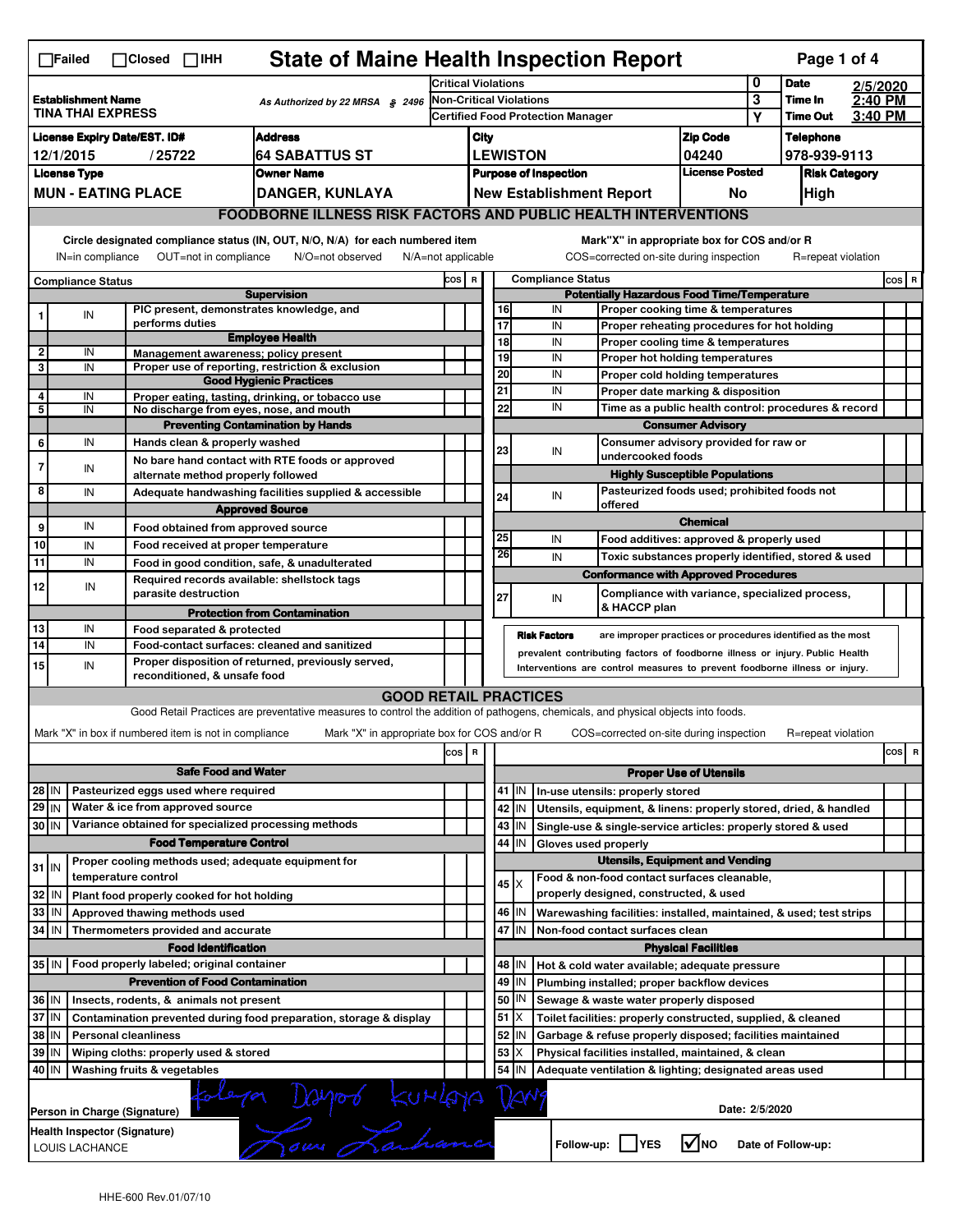| <b>State of Maine Health Inspection Report</b><br>Page 2 of 4                                  |                                    |                |  |                                 |              |                  |                   |                                  |  |  |
|------------------------------------------------------------------------------------------------|------------------------------------|----------------|--|---------------------------------|--------------|------------------|-------------------|----------------------------------|--|--|
| <b>Establishment Name</b>                                                                      | \$2496<br>As Authorized by 22 MRSA |                |  |                                 |              | 2/5/2020<br>Date |                   |                                  |  |  |
| <b>TINA THAI EXPRESS</b>                                                                       |                                    |                |  |                                 |              |                  |                   |                                  |  |  |
| License Expiry Date/EST. ID#<br><b>Address</b><br>/25722<br><b>64 SABATTUS ST</b><br>12/1/2015 |                                    |                |  | City / State<br><b>LEWISTON</b> | /ME          |                  | Zip Code<br>04240 | <b>Telephone</b><br>978-939-9113 |  |  |
| <b>Temperature Observations</b>                                                                |                                    |                |  |                                 |              |                  |                   |                                  |  |  |
| Location                                                                                       | <b>Temperature</b>                 |                |  |                                 | <b>Notes</b> |                  |                   |                                  |  |  |
| Air temp                                                                                       | $36*$                              | Walk in cooler |  |                                 |              |                  |                   |                                  |  |  |
| <b>Bleach solution</b>                                                                         | Sanitizing bucket                  |                |  |                                 |              |                  |                   |                                  |  |  |
| Water                                                                                          | Reach in (top insert)              |                |  |                                 |              |                  |                   |                                  |  |  |
| Water                                                                                          |                                    |                |  |                                 |              |                  |                   |                                  |  |  |
| Water                                                                                          | Reach in (bottom shelf)            |                |  |                                 |              |                  |                   |                                  |  |  |



**Date: 2/5/2020**

HHE-601(a)Rev.01/07/10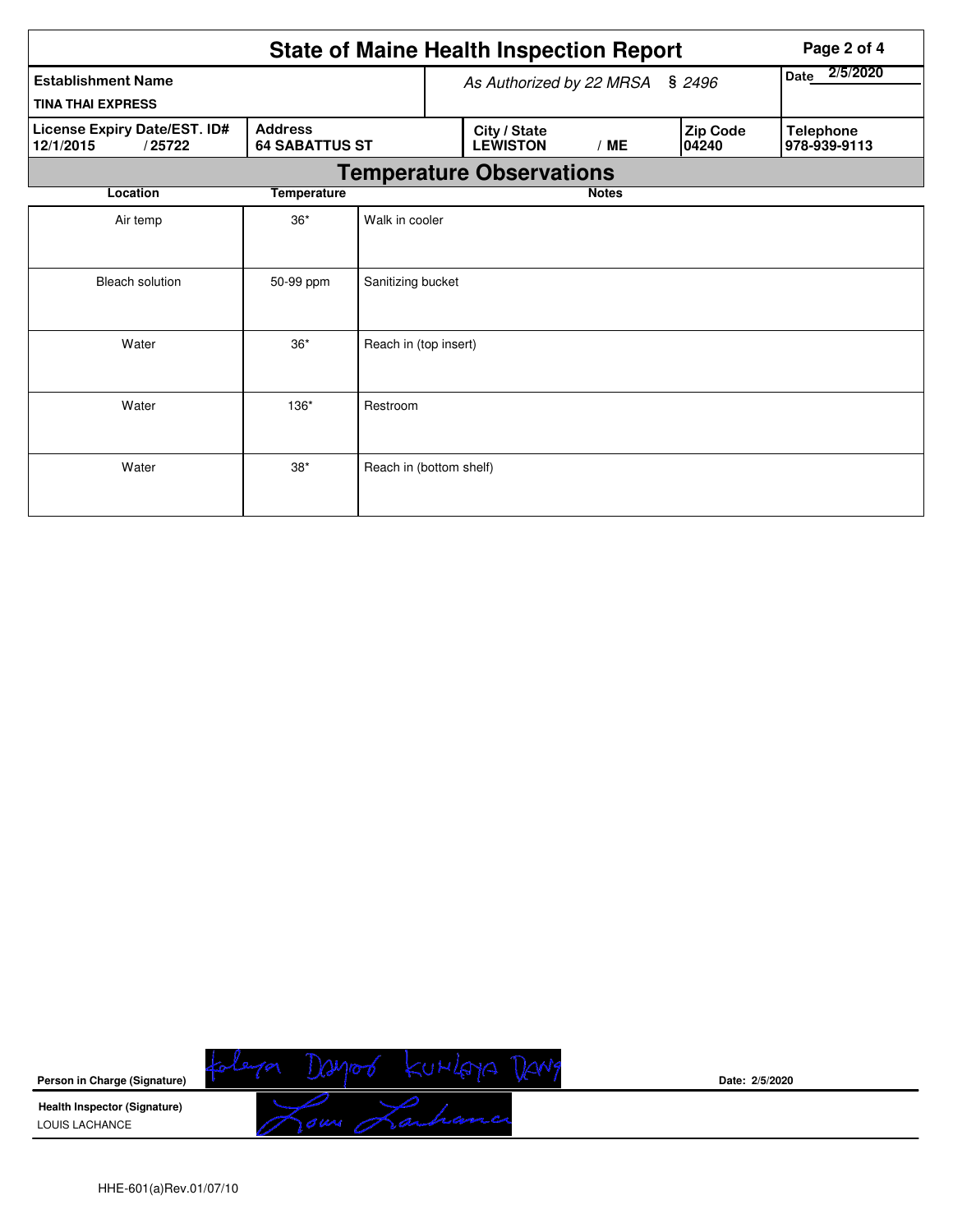| <b>State of Maine Health Inspection Report</b>                                                                                                     |                                         |                                 |    |                          |  |  |  |  |  |
|----------------------------------------------------------------------------------------------------------------------------------------------------|-----------------------------------------|---------------------------------|----|--------------------------|--|--|--|--|--|
| <b>Establishment Name</b><br><b>TINA THAI EXPRESS</b>                                                                                              | 2/5/2020<br>Date                        |                                 |    |                          |  |  |  |  |  |
| License Expiry Date/EST. ID#<br>12/1/2015<br>/ 25722                                                                                               | <b>Address</b><br><b>64 SABATTUS ST</b> | City / State<br><b>LEWISTON</b> | ME | <b>Zip Code</b><br>04240 |  |  |  |  |  |
| <b>Observations and Corrective Actions</b>                                                                                                         |                                         |                                 |    |                          |  |  |  |  |  |
| Violations cited in this report must be corrected within the time frames below, or as stated in sections<br>8-405.11 and 8-406.11 of the Food Code |                                         |                                 |    |                          |  |  |  |  |  |

45: 4-501.11: N: Equipment in disrepair.

INSPECTOR NOTES: Toilet seat in restroom is broken. Repair or replace.

51: 6-501.18: N: Plumbing Fixtures such as hand washing sinks, toilets, and urinals not cleaned as often as necessary to keep them clean.

INSPECTOR NOTES: Toilet is unclean. Disinfect and maintain clean.

53: 6-501.12: N: The physical facilities are not clean.

INSPECTOR NOTES: Restroom walls and floors are dirty. Clean daily and as needed.